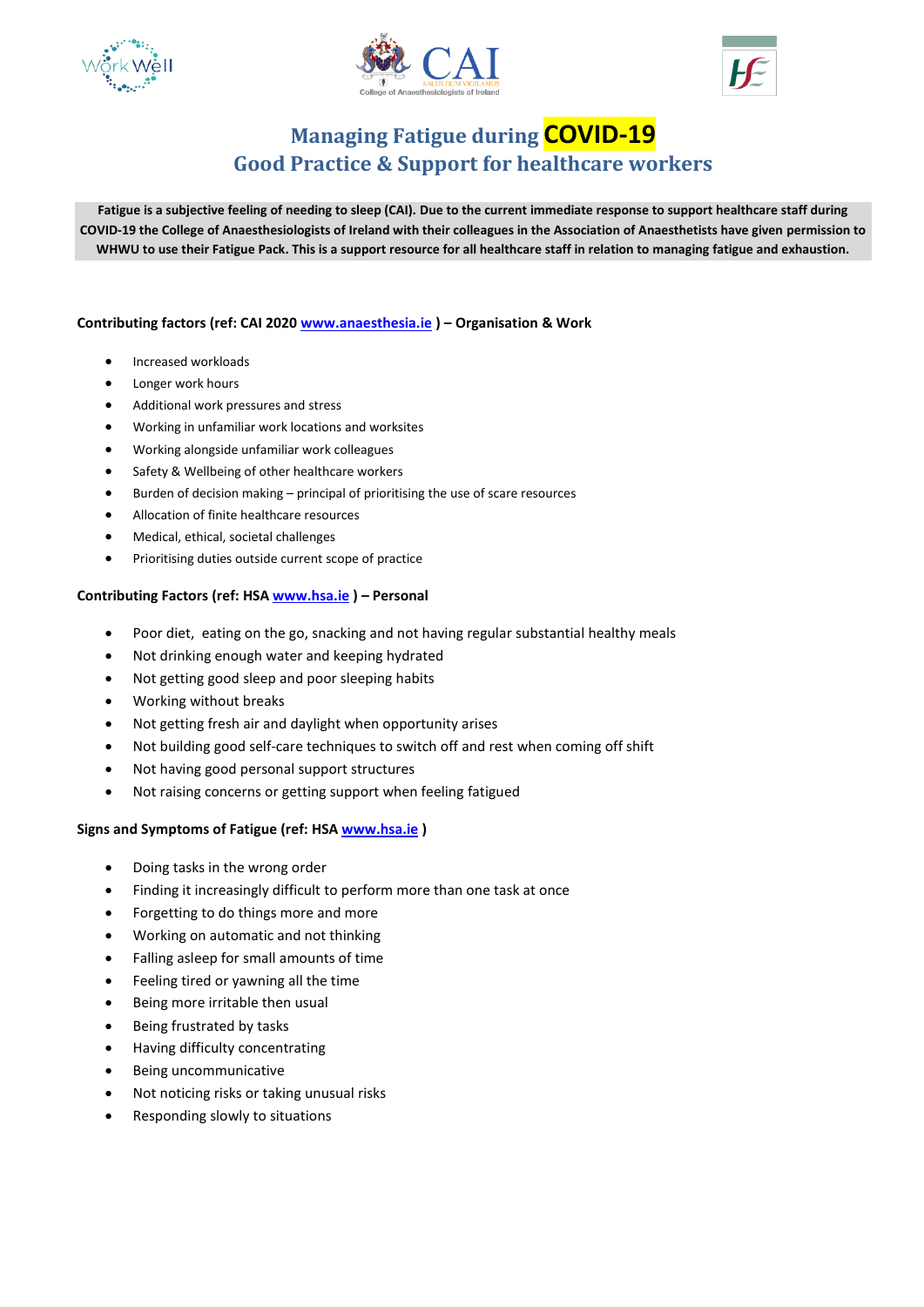





## **If you are feeling fatigued consider the following (COVID-19 specific supports)**

## **Coming Off shift**

- Raise any concerns you have with your line manager
- Have you a long distance to drive home?
- Are you fit to drive home?
- Discuss with your line manager local supports in place for staff to rest before driving home
- Get some rest before taking on a long drive home when coming off a long shift
- Hydrate and eat before driving home
- Have water, charged mobile phone, fuel, defroster spray and other items available to you e.g. music, podcasts, audio books etc. in place before you start to drive
- Contact someone before you start your journey home letting them know your estimated time of arrival (ETA)
- If you get fatigued during your journey, follow the advice of the RSA: Stop, Sip, Sleep: pull over in a safe place, Sip coffee and sleep for 15 minutes
- Ensure you vehicle is roadworthy and in good condition e.g. lights, tyres, breaks, heating etc.

#### **Fatigue in general**

- Raise any concerns you have with your line manager
- Are you practicing good self-care? (see below)
- Do you need to talk to someone in confidence? Remember it is good to talk and share your concerns
- Staff supports are available to you. Your local EAP HSE in-house services (link to contact numbers on next page) and external service providers Staffcare Line; a 24/7 confidential free service with direct access to qualified counsellors 1800-409388

#### **How you as a Line Manager can support your staff**

- Speak to other manager colleagues on-site and keep updated on local supports available to staff coming off-duty e.g. off-site accommodation and welfare arrangements with local facilities
- Keep staff updated on these supports
- Keep checking-in with staff working on-duty
- Pay extra attention to staff coming off-duty looking for signs of fatigue
- Has a staff member a long drive home? Are they safe to drive?
- Provide information and encourage use of the local supports available when coming off-duty
- Remember during COVID-19 response staff are working long hours with greater demands; Keeping staff updated, advising them of the supports that are available to them
- Proactively promote self-care; encourage adequate sleep while off-duty; healthy eating and keeping hydrated. Promote staff supports including local EAP HSE in-house services and external service providers Staffcare Line; a 24/7 confidential free service with direct access to qualified counsellors 1800-409388
- Keep on 'open door policy' to encourage staff to approach you if they are experiencing difficulties

#### **Good Practice Self-care Tips**

- Eat good nutritious food
- Keep well hydrated
- Get rest and naps where you can & and ensure you give yourself adequate sleep opportunity
- Get fresh air and exercise where you can
- Make sure you are OK to drive when coming off long shift if not seek support
- Speak to someone about any concerns you may have
- Follow all COVID-19 guidance. Visit [www.hse/staff/news/news-items/prevent-the-spread-of-coronavirus-in-the-workplace.](http://www.hse/staff/news/news-items/prevent-the-spread-of-coronavirus-in-the-workplace)
- Follow guidance set out in CAI Fatigue Support Pack and support services as listed below